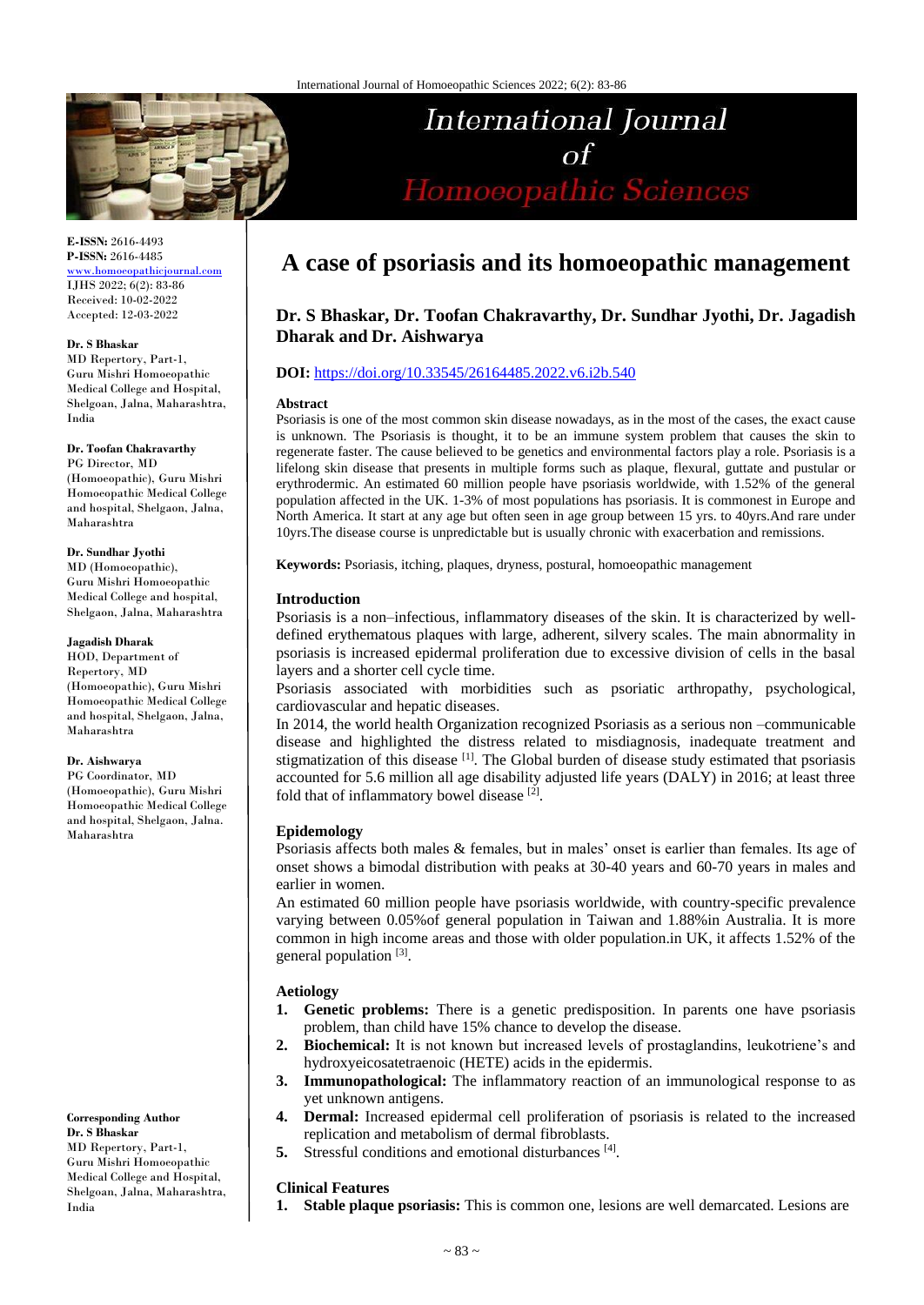red with dry, silvery white scaling. The elbow, knees and lower back are common sites. Other sites are Scalp, Nails, flexure, palms and Napkin area**.**

- **2. Erythrodermic:** This is rare, skin becomes red and scaling, hair loss, nail changes, shivering compensates for the considerable heat loss.
- **3. Pustular psoriasis:** This is rare but serious type of psoriasis.it most often involves the palm and soles.
- **4. Guttate psoriasis:** Generally seen in children and adolescents. The rash appeared droplet-shaped [5].

#### **Rick factor; anyone can develop psoriasis**

- **1. Family History:** Having one parent with psoriasis increases your risk of getting the diseases.
- **2. Stressful life:** This is major cause nowadays, stress can impact your immune system, increased stress level may increase the risk of psoriasis.
- **3. Smoking:** Smoking not only increase the risk of psoriasis but also increase the severity of the disease.

## **Psoriasis triggers; [6]**

- 1. Infections such as a strep throat or skin infections.
- 2. Smoking; active and passive smoking.
- 3. Injury to skin like a cut or scrape, a bug bite, or a severe sunburn.
- 4. Stressful life.
- 5. Alcohol consumption.
- 6. Rapid withdrawals of oral or systemic corticosteroids.
- 7. Weather, especially cold dry conditions.
- 8. Medications such as blood pressure medications and antimalarial drugs.

#### **Complications**

- 1. Psoriatic arthritis, in this, pain and stiffness and swelling in and around the joints.
- 2. Obesity.
- 3. Type 2 diabetics
- 4. High blood pressure
- 5. Cardiovascular disease
- 6. Eye problems; such as conjunctivitis's, blepharitis and uveitis.
- 7. Mental health problems; like low self-esteem and depression, over thinking and anxiety.
- 8. Other diseases; like autoimmune diseases, especially celiac disease, sclerosis and the inflammatory bowel diseases called Cohn's diseases.

## **Investigations**

- 1. Biopsy is seldom necessary
- 2. Throat swabbing for beta haemolytic streptococci
- 3. Radiology (MRI for structural changes)
- 4. Blood test for Ra factors and others infections.

## **Case Study**

**Name of the patient:** XYZ

#### **Age/sex:** 40/male

**Occupation:** Private job.

**Present complaints:** Itching and scaling all over the body and burning sensation especially more on chest and back of the region.

**History of Present illness:** He was suffering from psoriasis since 10 years, scaling and itching were present since one month. And pain in abdomen and vomiting sensation since 7 days.

Past history: He had pneumonia at the age of 15 years got admitted in hospital for 5 days. And had typhoid at the age of 21years.

**Family History:** Mother is diabetic and HTN, arthritis. Father died with CRF

Brother is apparently healthy.

## **Personal History**

- Constitution; lean, thin, fair and weak.
- Reaction with Heat & Cold; Hot patient
- Appetite; eats 4-5 times in a day.
- Thirst ; Drinks more water Thirsty
- Sleep; Disturbed, wake at night frequently.
- Dreams; of snakes, dead body, water floating.
- Desires & Aversions; meat and chicken desires & Aversion to milk
- Perspiration; more on forehead and chest region.
- Bowel movements; regular
- Urine; Burning sensation on and off

## **Analysis of symptoms for Repertorisation**

**Mental generals:** He is eldest son of his family. At the age of 10 years onwards he is living with his aunty& brought up there. But having feeling of, am separated from my mother. And mother is not giving her love to me. He is fearful person always things what will happen to me, sensitive and anxiety person. All ways thinks about future, my life is not good. I did mistake so am suffering this, every day he is doing puja, religious person, giving more important to money than family, easily gets anger and irritability. Whenever he gets anger he eats more than normal and nervousness to appear in public or speaking with new persons, but

In known group he speaks continues.

**Physical Generals:** He likes meat, daily taking alcohol, itching is more at night and after coming from job, Headache and feeling of something on my head. Pain increases on moving, always feeling of weakness. He is hot patient but better by taking warm water. Eats 4-5 times in a day.

## **Evaluation of symptoms**

- 1. Anxiety about future.
- 2. Itching aggravated on motion,
- 3. Hot patient but relived by application of warmth and drinking warm drinks.
- 4. Dreams of snakes and daily dead bodies.
- 5. Always get irritated with small issues.
- 6. Anger and irritability easily.
- 7. Lean thin emaciation .eats food 4-5 times per day.
- 8. Skin eruption, psoriasis more on chest and back. Dry and burning feeling.
- 9. Despair about disease.
- 10. Eruptions on back and itching.
- 11. Thirsty drinks more water.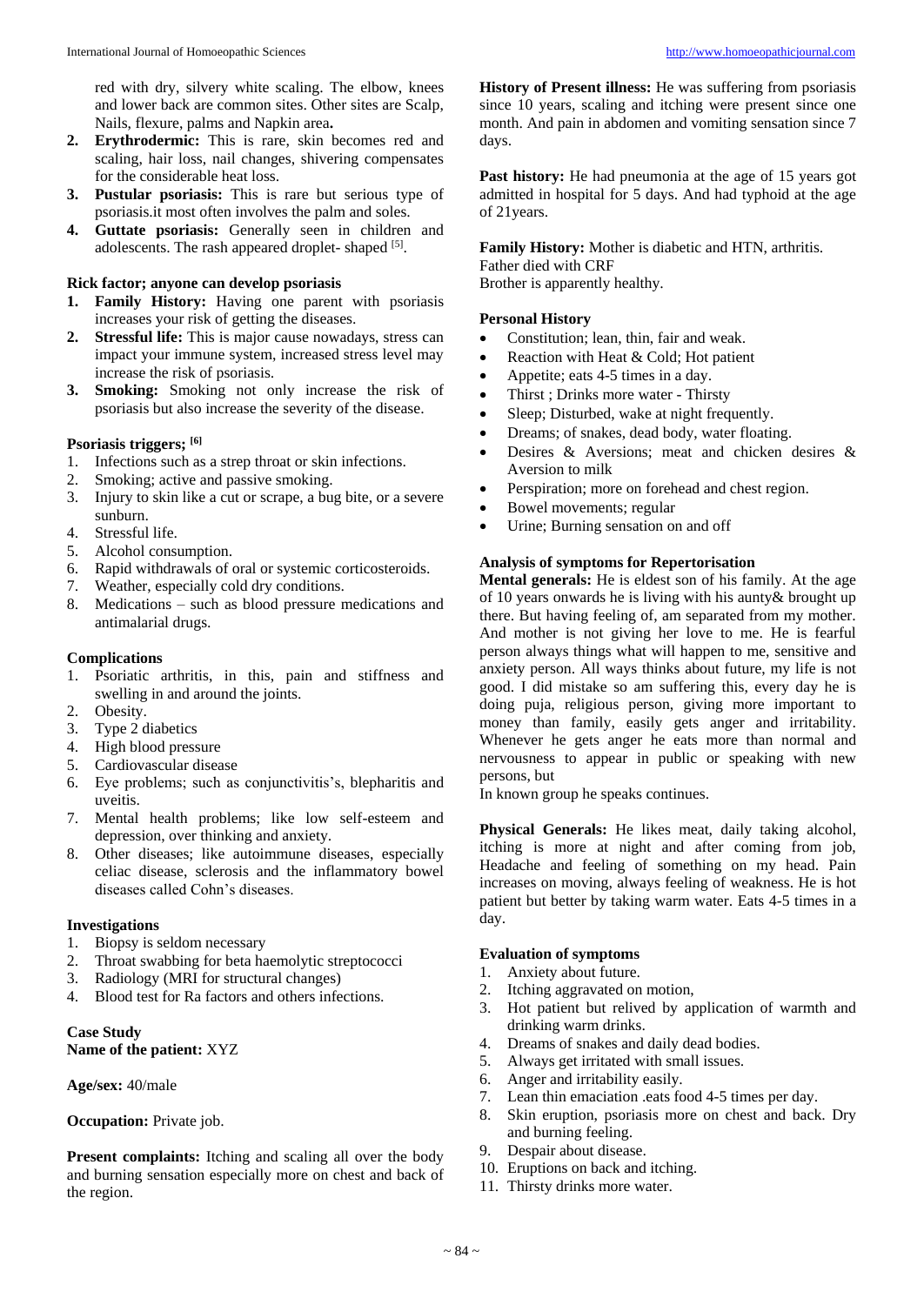#### International Journal of Homoeopathic Sciences [http://www.homoeopathicjournal.com](http://www.homoeopathicjournal.com/)

| 9<br>10 <sub>b</sub><br>Remedies:<br>mptoms:                            | Show Kepertorisation looks |                         |                         |                         | <b>Kemedy List</b><br>Prescribe |                         | Record |                | Replace                 |  |
|-------------------------------------------------------------------------|----------------------------|-------------------------|-------------------------|-------------------------|---------------------------------|-------------------------|--------|----------------|-------------------------|--|
| Remedy Name                                                             | Ars                        | Sulph                   | Calc                    | Lyc                     | Graph                           | Phos                    | Sil    | Nat-m          | Aur                     |  |
| Totality                                                                | 27                         | 27                      | 26                      | 25                      | 23                              | 23                      | 23     | 21             | 21                      |  |
| <b>Symptoms Covered</b>                                                 | 8                          | 8                       | 8                       | 8                       | 8                               | 8                       | 8      | 8              | 6                       |  |
| Kingdom                                                                 | X.                         | X.                      |                         |                         |                                 | X.                      | X      |                | <b>X</b>                |  |
| [Kent] [Mind]Anger, irascibility (see Irritability, Quarrelsome): (137) | $\mathbf{3}$               | $\overline{\mathbf{3}}$ | $\overline{2}$          | 3                       | $\overline{2}$                  | $\overline{2}$          |        | 3              | $\overline{\mathbf{3}}$ |  |
| [Complete] [Mind]Anxiety:Agg., ailments from: (340)                     | $\overline{4}$             | 4                       | 4                       | 4                       | 4                               | 4                       | 4      | 4              | 4                       |  |
| [Complete] [Mind]Despair: (338)                                         | $\overline{4}$             | 4                       | 4                       | 4                       | 4                               | $\overline{\mathbf{3}}$ | 3      | 3 <sup>°</sup> | $\overline{4}$          |  |
| [Kent] [Generalities] Emaciation: (116)                                 | $\overline{3}$             | 3                       | $\overline{\mathbf{3}}$ | $\overline{\mathbf{3}}$ | 3                               | 3                       | 3      | 3              |                         |  |
| [Complete] [Skin]Eruptions:Psoriasis: (168)                             | 4                          | $\overline{\mathbf{3}}$ | 3                       | 4                       | $\overline{\mathbf{3}}$         | 3                       | 3      | 3 <sup>1</sup> | 3 <sup>2</sup>          |  |
| [Complete] [Back]Eruptions:Scales: (7)                                  |                            |                         |                         |                         | 1                               |                         | 3      | 1              |                         |  |
| [Kent] [Chest] Itching: (60)                                            |                            | $\overline{\mathbf{3}}$ | $\overline{2}$          | $\overline{2}$          |                                 |                         |        | $\overline{1}$ |                         |  |
| [Complete] [Mind]Dreams:Dead:People, of: (187)                          | 4                          | $\overline{\mathbf{3}}$ | 4                       |                         | 3                               | 4                       | 3      |                | 3                       |  |
| [Complete] [Mirilli's Themes] Religious: (342)                          | 4                          | 4                       | 4                       | 4                       | 3                               | 3                       | 3      | 3              | 4                       |  |



In this case individualization of homoeopathic remedy was prescribed after repertorisation with the help of Zomeo software. Totality of symptoms comprising, mental generals, physical generals, particular symptoms of patients were taken.

After repertorisation indicated remedy was Ars. alb. But patient was extream Hot and better by taking warm drinks, he eats more than normal, nervous, irritable and weak lean person. Skin was dry, scaly, burning and itching. By considering all I have selected Arsenic iodatum.



**Fig 2:** Before treatment images



**Fig 3:** After treatment image

#### **Treatment**

×

On 05/01/21; Arsenic iod 200 weekly one dose and sac lac for 3weeks have prescribed.

1 st follow up; 26/01/21 ; itching and burning ware reduced but patches size ware not reduced, continued sac lack for 4 weeks.

2<sup>nd</sup> follow up, 27/2/21; itching and burning reduced to 50% and patches sizes started to reduce than I repeated the same dose in 15 days once and 4 weeks for sac lac given.

 $3<sup>rd</sup>$  follow up,  $30/3/21$  the patches sizes were reduced up to 50% and there was no burning complaint, slightly itching

was present.

Then I repeat the same dose monthly once for 12 weeks and sac lac daily two times given.

4rt follow up, 01/07/21; patient was much better patches were reduced up to 85% and there was no itching and burning, his appetite was normal and activeness improved. I prescribed same medicine one dose and sac lac for 3 months.

5 th follow up, 05/10/21; patient was felt very happy that patches were almost cleared. His activity increased and sleep was better, irritation and anxiety were come down.